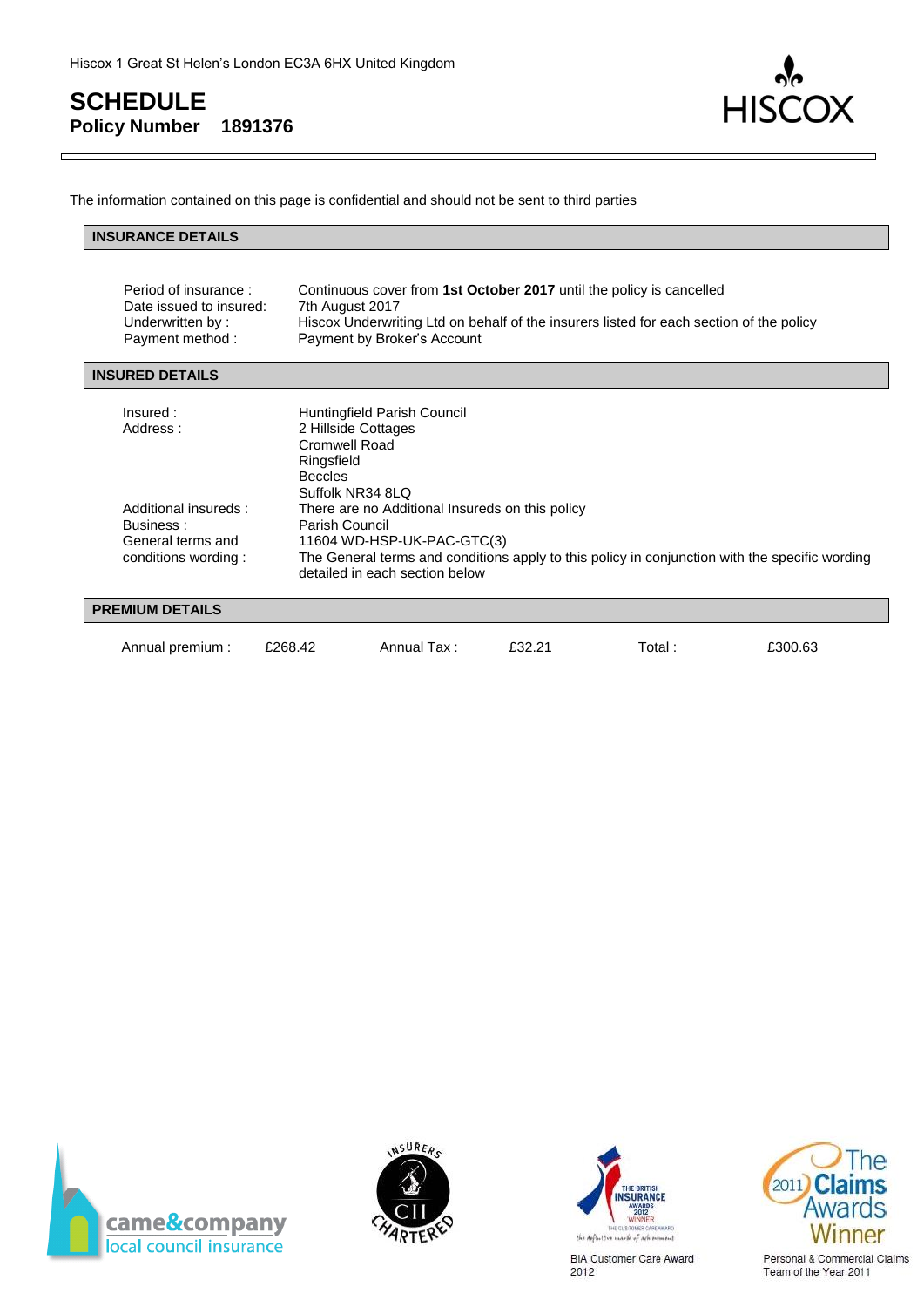# **SCHEDULE**

**HIS** 

# **Policy Number 1891376**

### **Local councils & not-for profit organisations scheme**

#### **PROPERTY – BUILDINGS**

| <b>Section wording</b> | 11600 WD-HSP-UK-PAC-PYB(3)       |
|------------------------|----------------------------------|
| <b>Insurer</b>         | Hiscox Insurance Company Limited |

#### **Premises :**

| Item description        | Excess  | Amount Insured |
|-------------------------|---------|----------------|
| <b>Total Buildings</b>  | £250.00 | £0.00          |
| Gates and fences        | £250.00 | £0.00          |
| Fixed outside equipment | £250.00 | £0.00          |
| Street furniture        | £250.00 | £7,391.69      |
| War memorials           | £250.00 | £5,151.00      |
| Playground equipment    | £250.00 | £0.00          |
| Sports surfaces         | £250.00 | £0.00          |
| Other surfaces          | £250.00 | £0.00          |
| Rent receivable         | £250.00 | £0.00          |
|                         |         |                |

**Excess applies to:** Each and every loss

#### **Special excesses**

**Losses from subsidence**  $£1,000$  each and every loss

| <b>Additional cover</b>                  | (in addition to the overall limit/amount insured above)                                       |
|------------------------------------------|-----------------------------------------------------------------------------------------------|
| <b>Trace and access</b>                  | £5,000                                                                                        |
|                                          |                                                                                               |
| <b>Emergency services</b>                | £5,000                                                                                        |
| Loss prevention costs                    | £25,000                                                                                       |
| <b>Additions to buildings</b>            | £50,000                                                                                       |
| <b>Inadvertent omissions</b>             | £500,000                                                                                      |
| Trees, shrubs and plants                 | £25,000                                                                                       |
| <b>Bequeathed buildings</b>              | £50,000                                                                                       |
| Discharge of oil                         | £10,000 in total during any one period of insurance, across all<br>Property sections combined |
| <b>Contract works and site materials</b> | £75,000                                                                                       |

#### **Endorsements**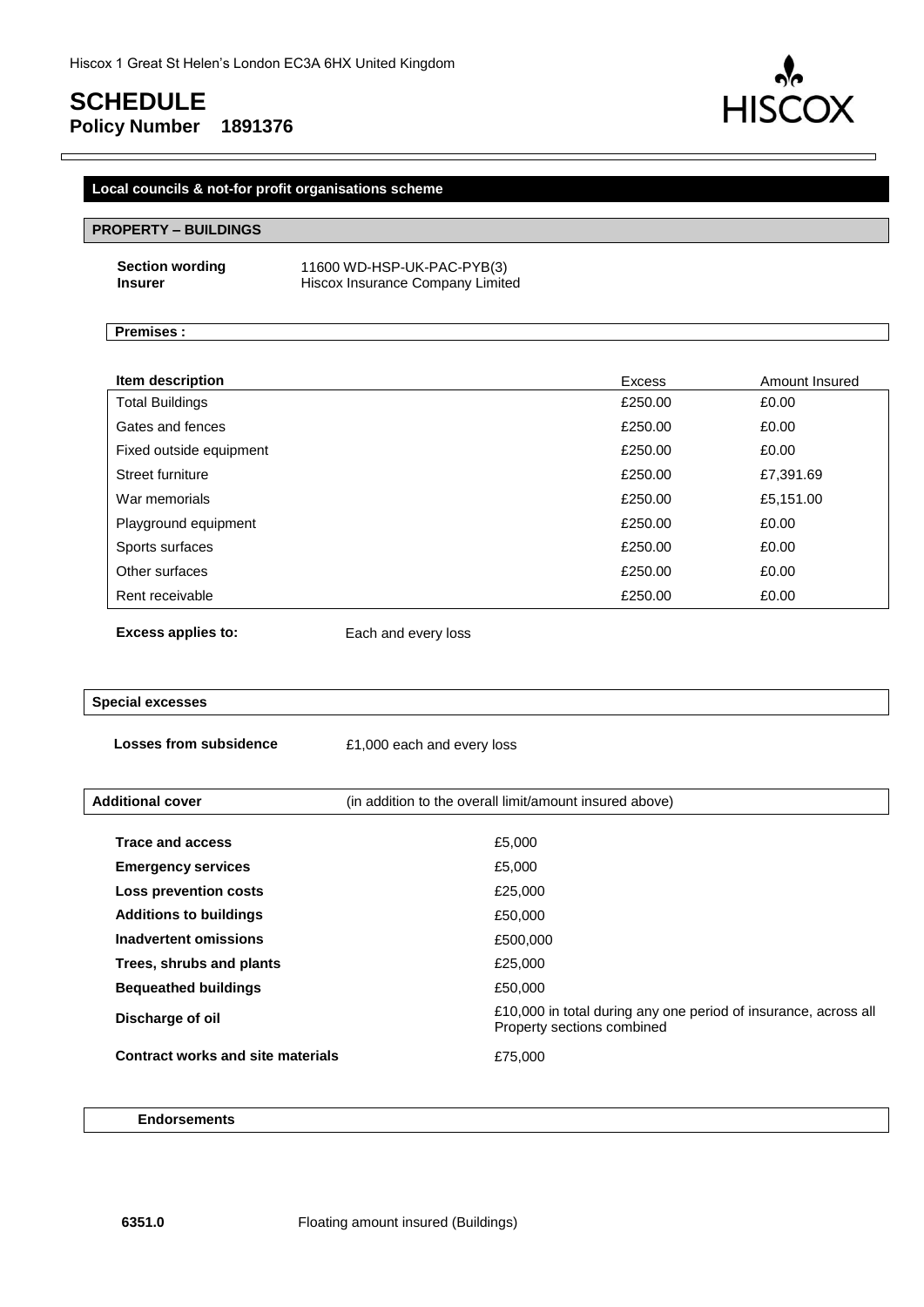

|                | <b>Section wording</b> |
|----------------|------------------------|
| <b>Insurer</b> |                        |

**Section wording** 11602 WD-HSP-UK-PAC-PYC(4) **Hiscox Insurance Company Limited** 

#### **Premises :**

 $\mathsf{r}$ 

| Item description                                            | Excess  | Amount Insured |
|-------------------------------------------------------------|---------|----------------|
| General contents including computer and ancillary equipment | £250.00 | £0.00          |
| Gardening equipment, plant and machinery                    | £250.00 | £2,060.40      |
| Sports equipment                                            | £250.00 | £0.00          |
| Rent payable                                                | £250.00 | £0.00          |
|                                                             |         |                |

**HIS** 

**OX** 

| <b>Excess applies to</b>    | Each and every loss |
|-----------------------------|---------------------|
| <b>Geographical limits:</b> | United Kingdom      |

| <b>Additional cover</b>                                                                                                              | (in addition to the overall limit/amount insured above)                                             |
|--------------------------------------------------------------------------------------------------------------------------------------|-----------------------------------------------------------------------------------------------------|
| <b>Costs following glass breakage</b><br><b>Additions to contents</b><br>Money in the insured location while open for business or    | £10,000<br>£10,000 or 10% of the amount insured for contents,<br>whichever is the greater<br>£1,000 |
| in a locked safe<br>Money in transit or at the home of any councillor,<br>trustee, employee or volunteer                             | £1,000                                                                                              |
| Money at all other times                                                                                                             | £1,000                                                                                              |
| Money - non-negotiable instruments                                                                                                   | £250,000                                                                                            |
| <b>Identity fraud</b>                                                                                                                | £5,000                                                                                              |
| <b>Personal effects</b>                                                                                                              | £5,000                                                                                              |
| <b>Reconstitution of electronic data</b>                                                                                             | £5,000                                                                                              |
| <b>Reconstitution of other business documents</b>                                                                                    | £5,000                                                                                              |
| Lock replacement                                                                                                                     | £10,000                                                                                             |
| <b>Building damage by theft</b>                                                                                                      | £10,000                                                                                             |
| Personal assault - death                                                                                                             | £10,000 per person                                                                                  |
| Personal assault - total loss or permanent                                                                                           | £10,000 per person                                                                                  |
| and total loss of use of one or more limbs<br>Personal assault - total and irrecoverable<br>loss of sight in one or both eyes        | £10,000 per person                                                                                  |
| Personal assault - disablement which totally<br>prevents the injured person from carrying<br>out all parts of their usual occupation | £100 per week up to a maximum of 104 weeks                                                          |
| Metered water and fuel                                                                                                               | £5,000                                                                                              |
| <b>Outdoor items</b>                                                                                                                 | £5,000                                                                                              |
| <b>Marquees</b>                                                                                                                      | £10,000                                                                                             |
| <b>Refrigerated stock</b>                                                                                                            | £2,500                                                                                              |
| <b>Undamaged tenant's improvements</b>                                                                                               | £5,000                                                                                              |
| Contents temporarily elsewhere including whilst in<br>transit                                                                        | £25,000 or 10% of the amount insured for contents,<br>whichever is the less                         |
| Exhibitions stands and equipment temporarily elsewhere                                                                               | £25,000 or 10% of the amount insured for contents,<br>whichever is the less                         |
| <b>Defibrillators</b>                                                                                                                | £5,000                                                                                              |
| <b>Bequeathed property</b>                                                                                                           | £5,000                                                                                              |
| <b>Fund raising events</b>                                                                                                           | £5,000                                                                                              |
| <b>Contents kept at home</b>                                                                                                         | £25,000 or 10% of the amount insured for contents,<br>whichever is the less                         |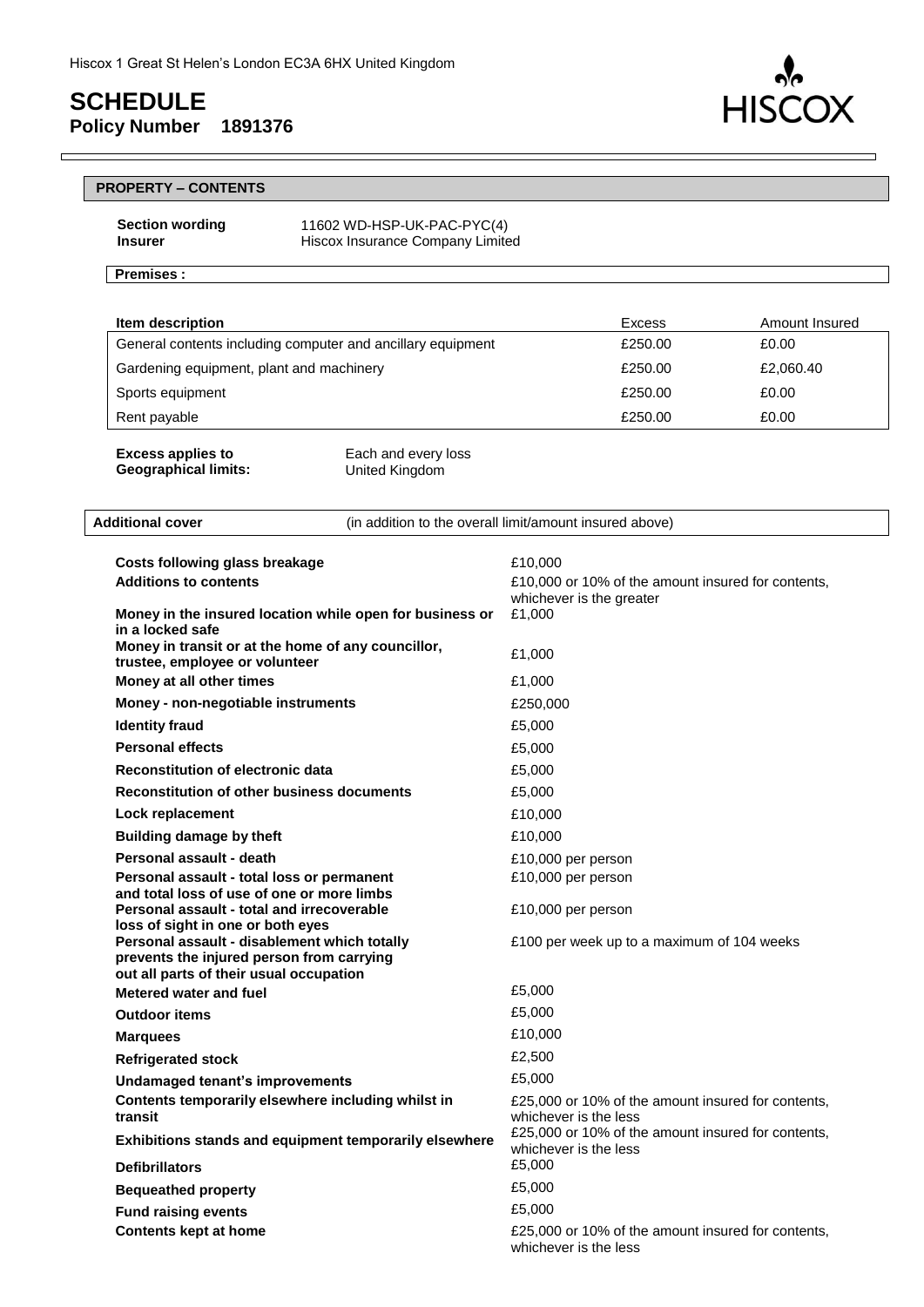$\Box$ 



┑

| <b>Fraud and dishonesty</b>                              | £150,000 in the aggregate per period of insurance                                                                    |                                                                                      |                |
|----------------------------------------------------------|----------------------------------------------------------------------------------------------------------------------|--------------------------------------------------------------------------------------|----------------|
| <b>Endorsements</b>                                      |                                                                                                                      |                                                                                      |                |
|                                                          |                                                                                                                      |                                                                                      |                |
| 6222.0<br>6226.0<br>6349.1                               | Amendment of cover (Fidelity guarantee)<br>Addition of cover (Travel expenses)<br>Floating amount insured (Contents) |                                                                                      |                |
| <b>PROPERTY AWAY FROM THE PREMISES</b>                   |                                                                                                                      |                                                                                      |                |
| Wording<br><b>Insurer</b>                                | 11602 WD-HSP-UK-PAC-PYC(4)<br>Hiscox Insurance Company Limited                                                       |                                                                                      |                |
| Item description                                         |                                                                                                                      | Excess                                                                               | Amount Insured |
| All business equipment                                   |                                                                                                                      | £250.00                                                                              | £5,000         |
| <b>Excess applies to:</b><br><b>Geographical limits:</b> | Each and every loss<br>European Union                                                                                |                                                                                      |                |
| <b>Endorsements</b>                                      |                                                                                                                      |                                                                                      |                |
| 65.0                                                     | Contents temporarily elsewhere                                                                                       |                                                                                      |                |
| <b>PROPERTY - BUSINESS INTERRUPTION</b>                  |                                                                                                                      |                                                                                      |                |
| <b>Section wording</b><br><b>Insurer</b>                 | 11601 WD-HSP-UK-PAC-PYI(3)<br>Hiscox Insurance Company Limited                                                       |                                                                                      |                |
| <b>Premises:</b>                                         |                                                                                                                      |                                                                                      |                |
| Item description                                         |                                                                                                                      |                                                                                      | Amount Insured |
| Loss of income                                           |                                                                                                                      |                                                                                      | £10,000        |
| Additional increased costs of working                    |                                                                                                                      |                                                                                      | £10,000        |
| <b>Indemnity period</b>                                  | 12 Months                                                                                                            |                                                                                      |                |
| <b>Additional cover</b>                                  |                                                                                                                      | (in addition to the overall limit/amount insured above)                              |                |
| <b>Key person</b>                                        |                                                                                                                      | £250 per week up to a maximum of £2,500 per period of<br>insurance                   |                |
| Unauthorised use of public utilities                     |                                                                                                                      | £100,000 or the total amount insured for Business<br>interruption, whichever is less |                |
| <b>Special limits</b>                                    |                                                                                                                      | (included within and not in addition to the overall limit/amount insured above)      |                |

**Denial of access E100,000** or the total amount insured for Business **Denial of access** interruption, whichever is less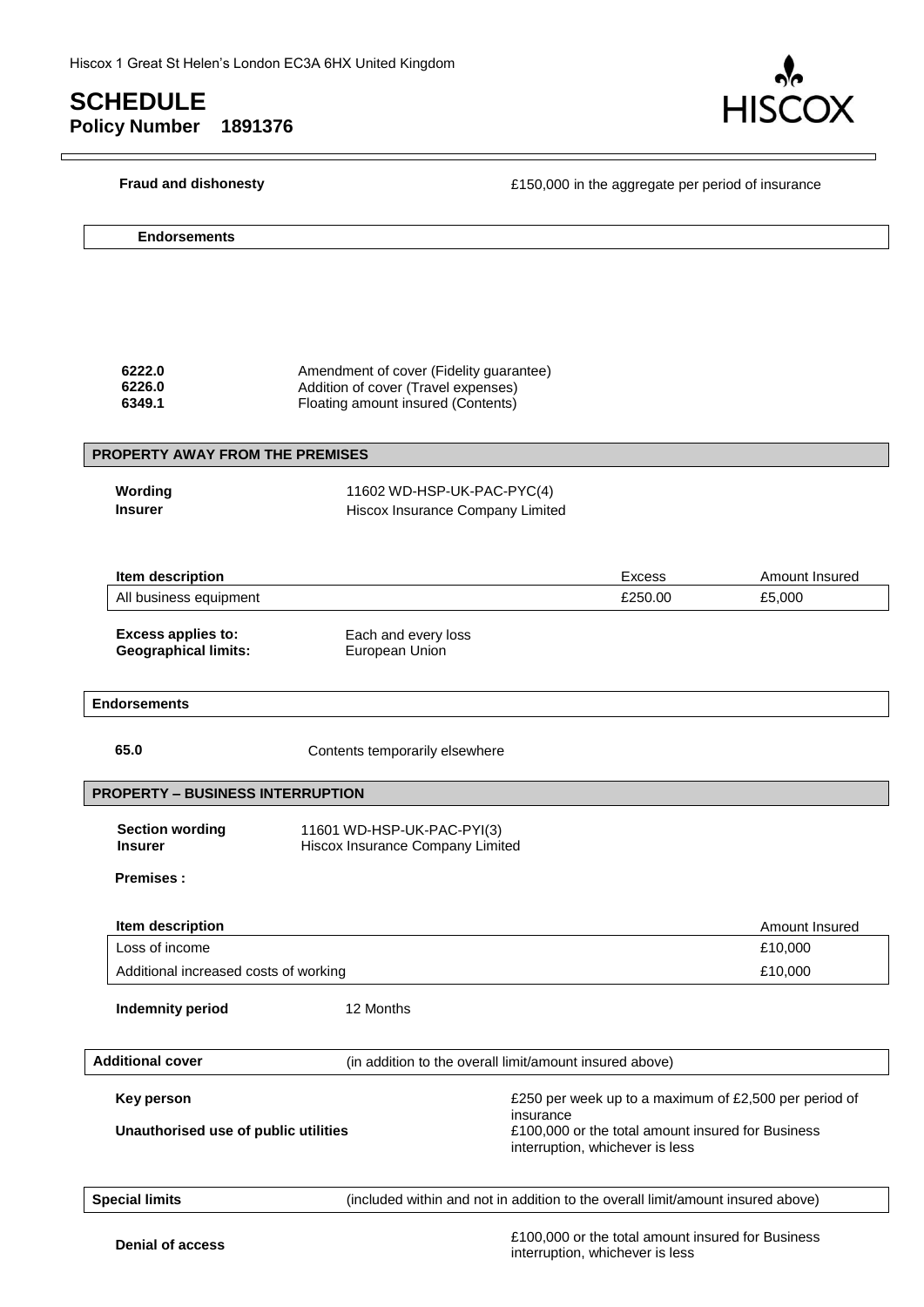

| Non-damage denial of access        | £100,000 or the total amount insured for Business<br>interruption, whichever is less |
|------------------------------------|--------------------------------------------------------------------------------------|
| <b>Bomb threat</b>                 | £100,000 or the total amount insured for Business<br>interruption, whichever is less |
| <b>Suppliers</b>                   | £100,000 or the total amount insured for Business<br>interruption, whichever is less |
| <b>Public utilities</b>            | £100,000 or the total amount insured for Business<br>interruption, whichever is less |
| <b>Public authority</b>            | £100,000 or the total amount insured for Business<br>interruption, whichever is less |
| <b>Failure of safety equipment</b> | £100,000 or the total amount insured for Business<br>interruption, whichever is less |
| Loss of attraction                 | £100,000 or the total amount insured for Business<br>interruption, whichever is less |
| <b>Alternative hire costs</b>      | £5,000                                                                               |
| <b>Equipment breakdown</b>         | Not Insured                                                                          |

#### **Endorsements**

**6350.1** Floating amount insured – (Business interruption)

#### **EQUIPMENT BREAKDOWN**

| <b>Section wording</b>   | 11609 WD-HSP-UK-PAC-EQB(2)                                 |
|--------------------------|------------------------------------------------------------|
| <b>Insurer</b>           | Hiscox Insurance Company Limited                           |
| <b>Amount insured</b>    | £0.00                                                      |
| Limit applies to         | Total amount insured across all property sections combined |
| <b>Excess</b>            | £250.00                                                    |
| <b>Excess applies to</b> | Each and every loss                                        |

**Special Limits** (included within and not in addition to the overall limit/amount insured above)

**Reconstitution of electronic data**  $\begin{array}{ccc}\n\text{Expediting expenses} & \text{Expediting expenses}\n\end{array}$ **Expediting expenses Computers** £5,000 **Oil and water storage tanks E5,000** 

**Hazardous substances E5,000** total amount insured across all Property sections combined<br>£5,000

#### **EMPLOYERS' LIABILITY**

| <b>Section wording</b>     | 11603 WD-HSP-UK-PAC-EL(3)                 |
|----------------------------|-------------------------------------------|
| Insurer                    | Hiscox Insurance Company Limited          |
| Limit of indemnity         | £10,000,000                               |
| Limit applies to           | Each and every occurrence including costs |
| <b>Geographical limits</b> | Worldwide                                 |
| <b>Applicable courts</b>   | United Kingdom                            |

**Special Limits** (included within and not in addition to the overall limit/amount insured above)

| Criminal defence costs | £100,000 in the aggregate   |
|------------------------|-----------------------------|
| Terrorism              | £5,000,000 in the aggregate |

#### **Endorsements**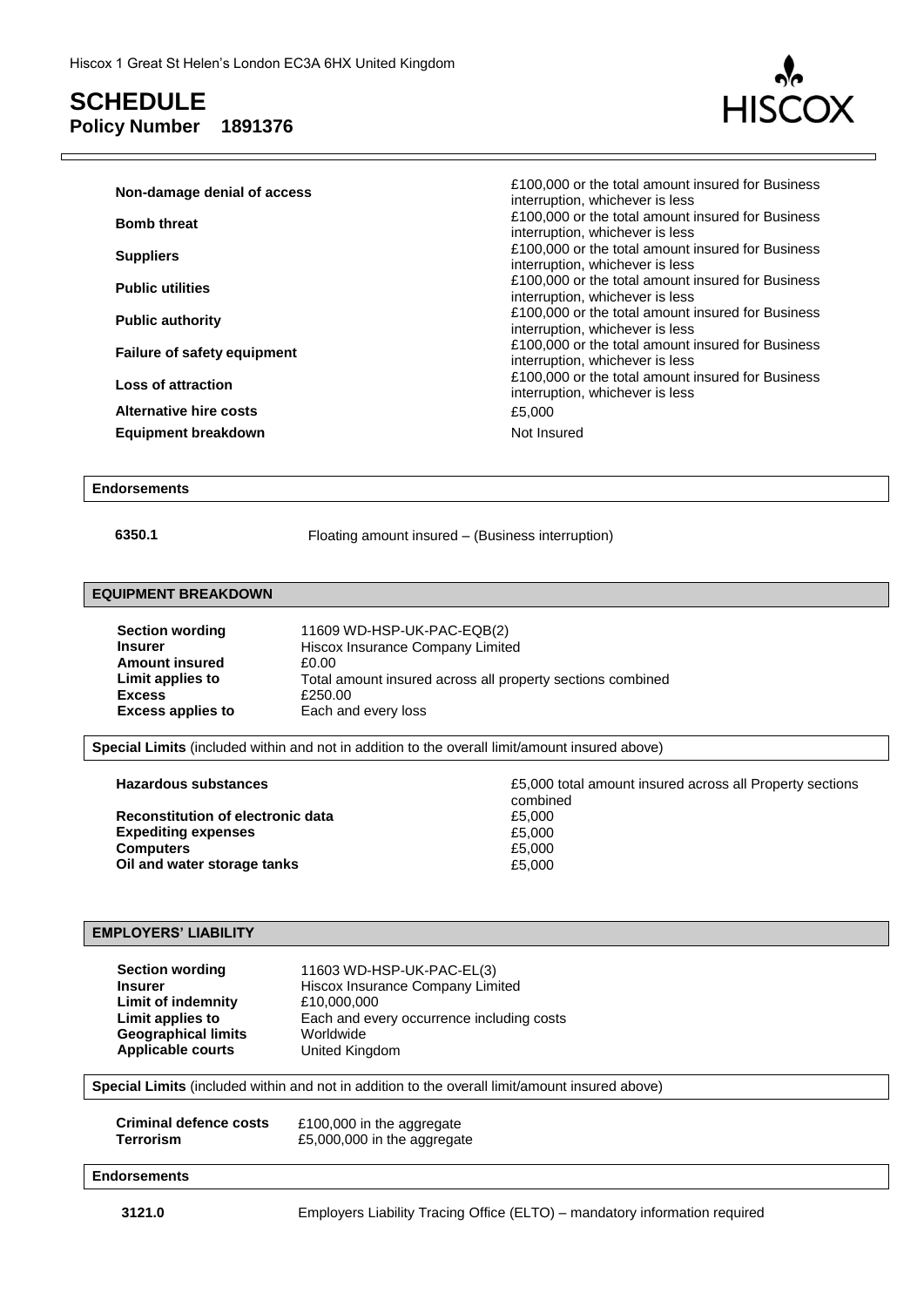

| <b>PUBLIC AND PRODUCTS LIABILITY</b>                                                                                                                                                                                                                                                                                                       |                                                                                                                                                                                                                                        |                                                                                                                                                                            |
|--------------------------------------------------------------------------------------------------------------------------------------------------------------------------------------------------------------------------------------------------------------------------------------------------------------------------------------------|----------------------------------------------------------------------------------------------------------------------------------------------------------------------------------------------------------------------------------------|----------------------------------------------------------------------------------------------------------------------------------------------------------------------------|
| <b>Section wording</b><br><b>Insurer</b><br><b>Limit of indemnity</b><br>Limit applies to<br><b>Excess</b><br><b>Excess applies to</b><br><b>Geographical limits</b><br><b>Applicable courts</b>                                                                                                                                           | 11607 WD-HSP-UK-PAC-GL(3)<br>Hiscox Insurance Company Limited<br>£10,000,000<br>£250<br>Each and every claim for property damage only<br>United Kingdom<br><b>United Kingdom</b>                                                       | Each and every occurrence, defence costs in addition, other than for pollution or for products<br>to which a single aggregate policy limit including defence costs applies |
| <b>Additional cover</b>                                                                                                                                                                                                                                                                                                                    | (in addition to the overall limit/amount insured above)                                                                                                                                                                                |                                                                                                                                                                            |
| Unauthorised use of third party telephones by your<br>£2,500 any one period of insurance<br>employees<br>Loss of excess or no claims discount<br>£250 any one period of insurance<br>Loss of third party keys<br>£2,500 any one period of insurance<br>Defamation and intellectual property rights<br>£500,000 any one period of insurance |                                                                                                                                                                                                                                        |                                                                                                                                                                            |
| Special Limits (included within and not in addition to the overall limit/amount insured above)<br>Criminal defence costs                                                                                                                                                                                                                   |                                                                                                                                                                                                                                        |                                                                                                                                                                            |
| <b>Pollution defence costs</b><br><b>Hirer liability</b>                                                                                                                                                                                                                                                                                   | £100,000 in the aggregate<br>£100,000 in the aggregate<br>£5,000,000 in the aggregate                                                                                                                                                  |                                                                                                                                                                            |
| <b>Endorsements</b>                                                                                                                                                                                                                                                                                                                        |                                                                                                                                                                                                                                        |                                                                                                                                                                            |
| 6080.0                                                                                                                                                                                                                                                                                                                                     | Firework/bonfire condition endorsement                                                                                                                                                                                                 |                                                                                                                                                                            |
| <b>INTERNET AND EMAIL</b>                                                                                                                                                                                                                                                                                                                  |                                                                                                                                                                                                                                        |                                                                                                                                                                            |
| <b>Section wording</b><br>Insurer<br><b>Limit of indemnity</b><br><b>Limit applies to</b><br><b>Excess</b><br><b>Excess applies to</b><br><b>Geographical limits</b><br><b>Applicable courts</b>                                                                                                                                           | 11605 WD-HSP-UK-PAC-IE(3)<br>Hiscox Insurance Company Limited<br>£50,000<br>In the aggregate including costs<br>£500<br>Each claim or loss excluding defence costs<br>Worldwide<br>Worldwide excluding claims brought in USA or Canada |                                                                                                                                                                            |
| <b>Endorsements</b>                                                                                                                                                                                                                                                                                                                        |                                                                                                                                                                                                                                        |                                                                                                                                                                            |
| 257.0                                                                                                                                                                                                                                                                                                                                      | Business performed in the past for IE                                                                                                                                                                                                  |                                                                                                                                                                            |
| <b>OFFICIALS' AND TRUSTEES' INDEMNITY</b>                                                                                                                                                                                                                                                                                                  |                                                                                                                                                                                                                                        |                                                                                                                                                                            |

#### **OFFICIALS' AND TRUSTEES' INDEMNITY**

**Policy limit**<br>Limit applies to Legal representation costs £15,000 **Geographical limits** 

**Section wording** 11614 WD-HSP-UK-PAC-DO(3)<br>Insurer Hiscox Insurance Company Limit **Hiscox Insurance Company Limited**<br>£500,000 In the aggregate including costs **Legal representation basis** In the aggregate any one period of insurance **Geographical limits** United Kingdom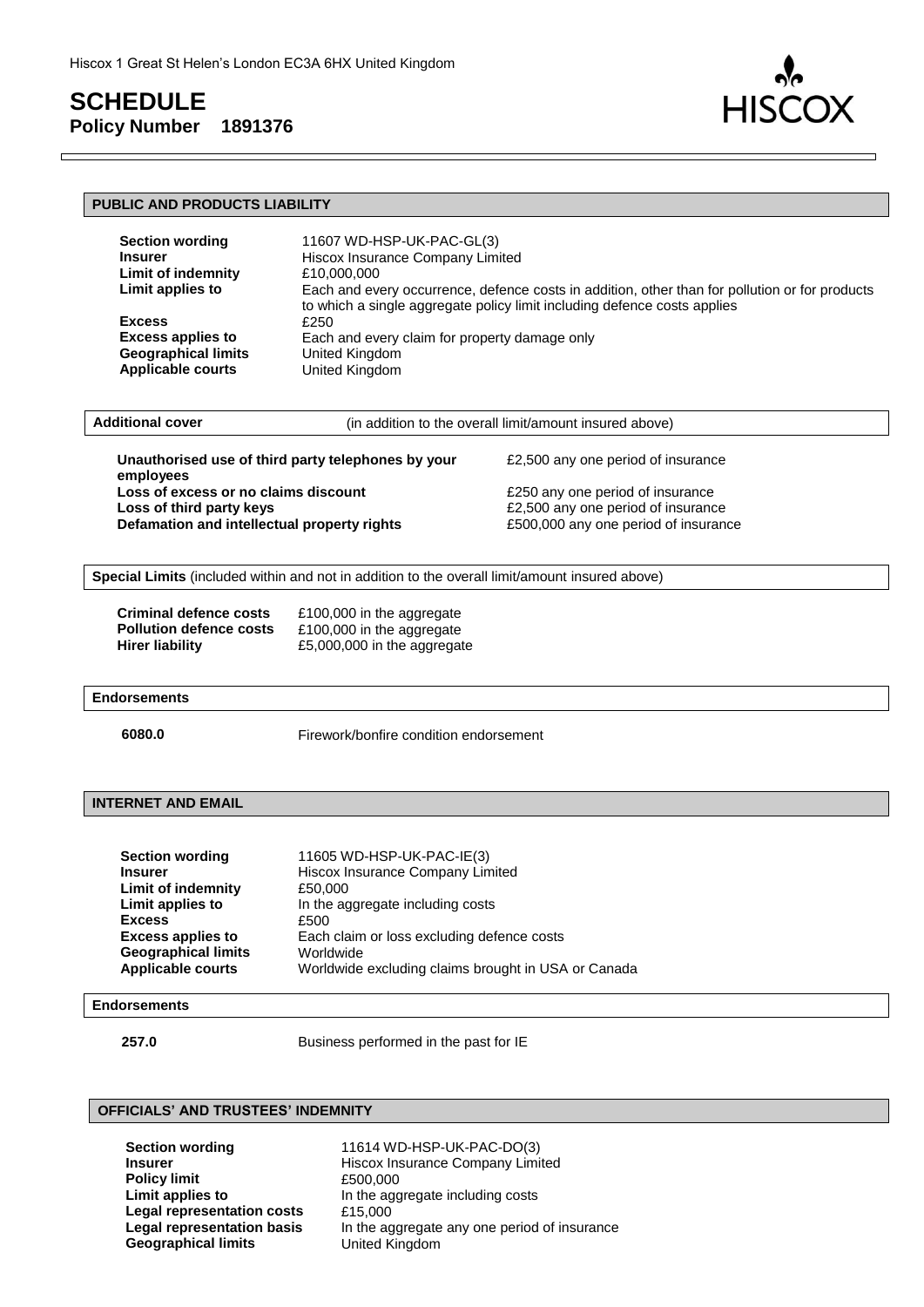

| <b>Applicable courts</b>                 | United Kingdom                                                                                 |
|------------------------------------------|------------------------------------------------------------------------------------------------|
| Endorsements                             |                                                                                                |
| 705.4                                    | Prior & pending litigation date                                                                |
| <b>COMMERCIAL LEGAL PROTECTION (DAS)</b> |                                                                                                |
|                                          |                                                                                                |
| <b>Section wording</b>                   | 9927 WD-HSP-UK-CHR-DAS(2)                                                                      |
| <b>Insurer</b>                           | DAS Legal Expenses Insurance Company Limited                                                   |
| <b>Section limit</b>                     | £100,000                                                                                       |
| Limit applies to                         | All claims resulting from one or more event arising at the same time or from the same          |
|                                          | originating cause                                                                              |
| <b>Excess</b>                            | £200                                                                                           |
| <b>Excess applies to</b>                 | Each and every claim arising from aspect enquiries only                                        |
| <b>Geographical limits</b>               | For insured incidents 2 Legal Defence (excluding 2(4)), and 3(b) Bodily Injury: The European   |
|                                          | Union, the Isle of Man, the Channel Islands, Albania, Andorra, Bosnia Herzegovina, Croatia,    |
|                                          | Gibraltar, Iceland, Liechtenstein, Macedonia, Monaco, Montenegro, Norway, Romania, San         |
|                                          | Marino, Serbia, Switzerland and Turkey (west of the Bosphorus). For all other insured          |
|                                          | incidents: The United Kingdom of Great Britain and Northern Ireland, the Isle of Man and the   |
|                                          | <b>Channel Islands</b>                                                                         |
|                                          |                                                                                                |
| <b>Endorsements</b>                      |                                                                                                |
| 524.0                                    | Commercial legal protection (charities)                                                        |
| 504.0                                    | <b>DAS Statutory Licence Protection</b>                                                        |
| <b>PERSONAL ACCIDENT</b>                 |                                                                                                |
|                                          |                                                                                                |
| <b>Section wording</b><br><b>Insurer</b> | 11608 WD-HSP-UK-PAC-PA(3)<br>Hiscox Insurance Company Limited                                  |
|                                          |                                                                                                |
| <b>Personal accident</b>                 |                                                                                                |
|                                          |                                                                                                |
| <b>Capital benefit</b>                   | £100,000                                                                                       |
| <b>Temporary benefit</b>                 | £500 per week                                                                                  |
| <b>Medical expenses</b>                  | £10,000                                                                                        |
| <b>Insured persons</b>                   | Councillors, trustees, volunteers and employees of the insured                                 |
| <b>Operative time</b>                    | While working for you or on your behalf                                                        |
| <b>Geographical limits</b>               | United Kingdom                                                                                 |
|                                          |                                                                                                |
|                                          |                                                                                                |
|                                          | Special limits (included within and not in addition to the overall limit/amount insured above) |
| <b>Death</b>                             | 100% capital benefit amount per person                                                         |
| Loss of one limb                         |                                                                                                |
| Loss of one eye                          | 100% capital benefit amount per person                                                         |
| Loss of two limbs                        | 100% capital benefit amount per person<br>100% capital benefit amount per person               |
| Loss of two eyes                         | 100% capital benefit amount per person                                                         |
| Loss of one limb and one eye             | 100% capital benefit amount per person                                                         |

**Loss of speech** 100% capital benefit amount per person<br>**Permanent total disablement** 100% capital benefit amount per person **Permanent total disablement** 100% capital benefit amount per person<br>**Temporary total disablement** £500 per week, up to a maximum of 104 £500 per week, up to a maximum of 104 weeks, an excess of 14 days applies £500 per week, up to a maximum of 104 weeks, an excess of 14 days applies

£1,000,000 any one loss in the aggregate

**Loss of hearing** 100% capital benefit amount per person<br> **Loss of speech** 100% capital benefit amount per person

**Temporary partial** 

**disablement**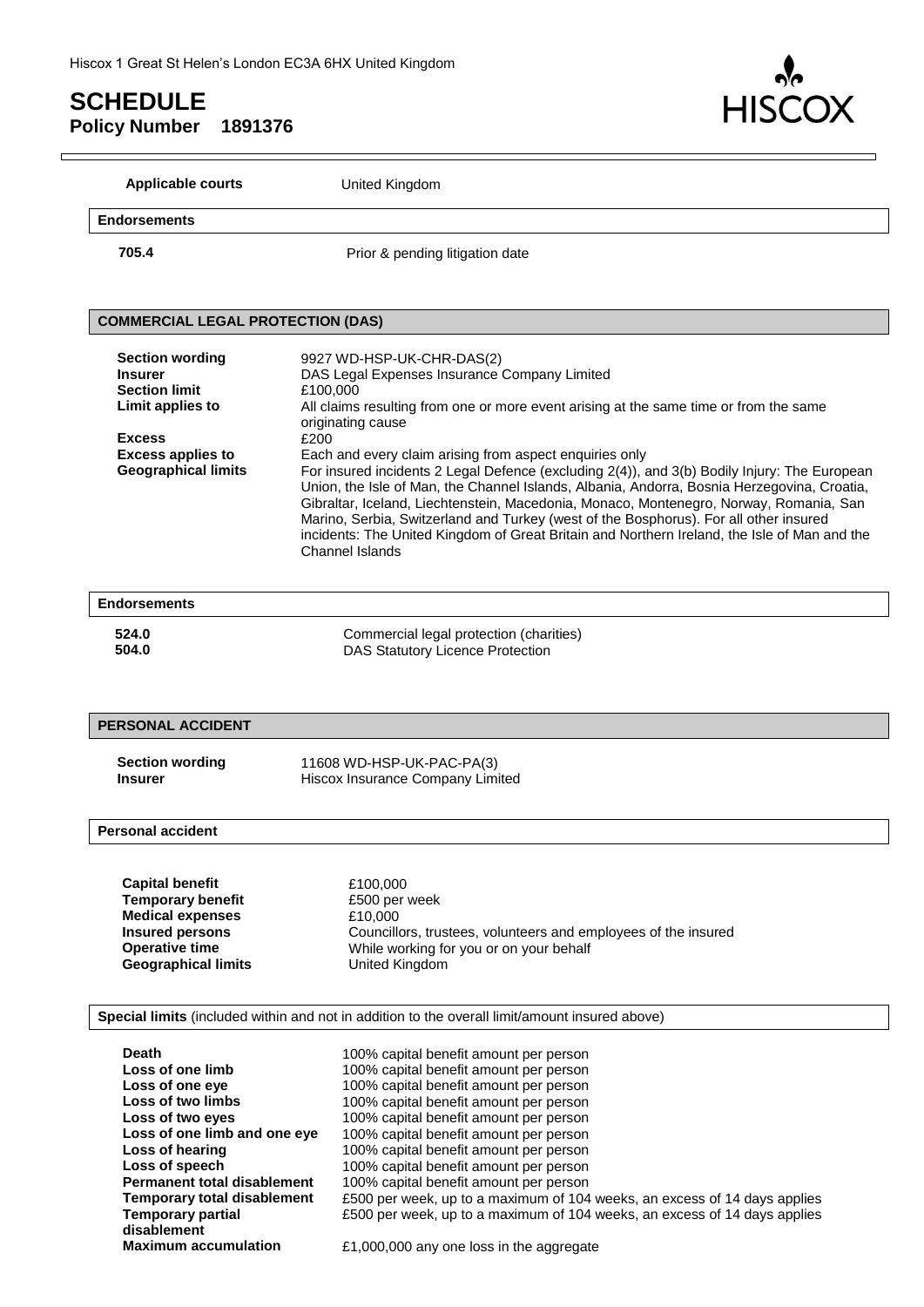$\Box$ 



| <b>CRISIS CONTAINMENT</b>                                                                                                                                                                                                                                                                                                                                                                                          |                                                                                                                                                                                                  |                                                                                                                                                                                                                                                                                                                                                                                                                                                                                    |
|--------------------------------------------------------------------------------------------------------------------------------------------------------------------------------------------------------------------------------------------------------------------------------------------------------------------------------------------------------------------------------------------------------------------|--------------------------------------------------------------------------------------------------------------------------------------------------------------------------------------------------|------------------------------------------------------------------------------------------------------------------------------------------------------------------------------------------------------------------------------------------------------------------------------------------------------------------------------------------------------------------------------------------------------------------------------------------------------------------------------------|
| Wording<br><b>Insurer</b><br>Limit of indemnity<br>Limit applies to<br><b>Geographical limits</b>                                                                                                                                                                                                                                                                                                                  | 15369 WD-HSP-UK-PAC-CRI(1)<br>Hiscox Insurance Company Limited<br>£25,000<br>Islands and                                                                                                         | Per crisis and in the aggregate during any one period of insurance<br>The United Kingdom of Great Britain and Northern Island, the Isle of Man, the Channel                                                                                                                                                                                                                                                                                                                        |
| <b>Special limits</b>                                                                                                                                                                                                                                                                                                                                                                                              |                                                                                                                                                                                                  | (included within and not in addition to the amount insured above)                                                                                                                                                                                                                                                                                                                                                                                                                  |
| Outside working hours discretionary crisis<br>mitigation costs                                                                                                                                                                                                                                                                                                                                                     |                                                                                                                                                                                                  | £2,000                                                                                                                                                                                                                                                                                                                                                                                                                                                                             |
| <b>Endorsements</b>                                                                                                                                                                                                                                                                                                                                                                                                |                                                                                                                                                                                                  |                                                                                                                                                                                                                                                                                                                                                                                                                                                                                    |
| 9003.0                                                                                                                                                                                                                                                                                                                                                                                                             | Crisis containment provider: Hill & Knowlton                                                                                                                                                     |                                                                                                                                                                                                                                                                                                                                                                                                                                                                                    |
| <b>Business Travel</b>                                                                                                                                                                                                                                                                                                                                                                                             |                                                                                                                                                                                                  |                                                                                                                                                                                                                                                                                                                                                                                                                                                                                    |
| <b>Section wording</b><br><b>Insurer</b><br><b>Insured persons</b><br><b>Operative Times</b><br><b>Excess</b><br><b>Excess applies to</b>                                                                                                                                                                                                                                                                          | 9522 TRA Portfolio<br>Hiscox Insurance Company Limited<br>Councillors and employees of the insured<br>insured person's home or place of work, whichever is first.<br>£150<br>Each and every loss | While on a business trip in the insured person's usual country of residence involving a pre-<br>booked overnight stay away from home or a flight in a commercial aircraft, and business<br>travel outside the insured person's usual country of residence, starting from the time of<br>leaving the insured person's home or place of work whichever is later, until return to the                                                                                                 |
| <b>Benefits</b>                                                                                                                                                                                                                                                                                                                                                                                                    |                                                                                                                                                                                                  |                                                                                                                                                                                                                                                                                                                                                                                                                                                                                    |
| expenses                                                                                                                                                                                                                                                                                                                                                                                                           | Medical expenses, emergency travel and repatriation                                                                                                                                              | £2,000,000 any one claim                                                                                                                                                                                                                                                                                                                                                                                                                                                           |
| <b>Hospital benefit</b><br><b>Funeral expenses</b><br><b>Cancellation and curtailment</b><br><b>Replacement staff</b><br><b>Missed departure</b><br><b>Travel delay</b><br><b>Personal property</b><br><b>Temporary loss of baggage</b><br><b>Money</b><br><b>Business travel documents</b><br>Extra costs to replace travel documents<br>Hi-jack and kidnap<br><b>Personal liability</b><br><b>Legal expenses</b> |                                                                                                                                                                                                  | £30 for each complete 24 hour period, up to a maximum of<br>£2,400 in all<br>£5,000 any one claim<br>£5,000 any one claim<br>£5,000 any one claim<br>£1,000 any one claim<br>£30 per hour after the first 8 hours delay, up to a maximum<br>of £240 in all<br>£1,000 any one claim<br>£500 any one claim<br>£750 any one claim<br>£225 any one claim<br>£750 any one claim<br>£250 per day, up to a maximum of £10,000 in all<br>£2,000,000 any one claim<br>£25,000 any one claim |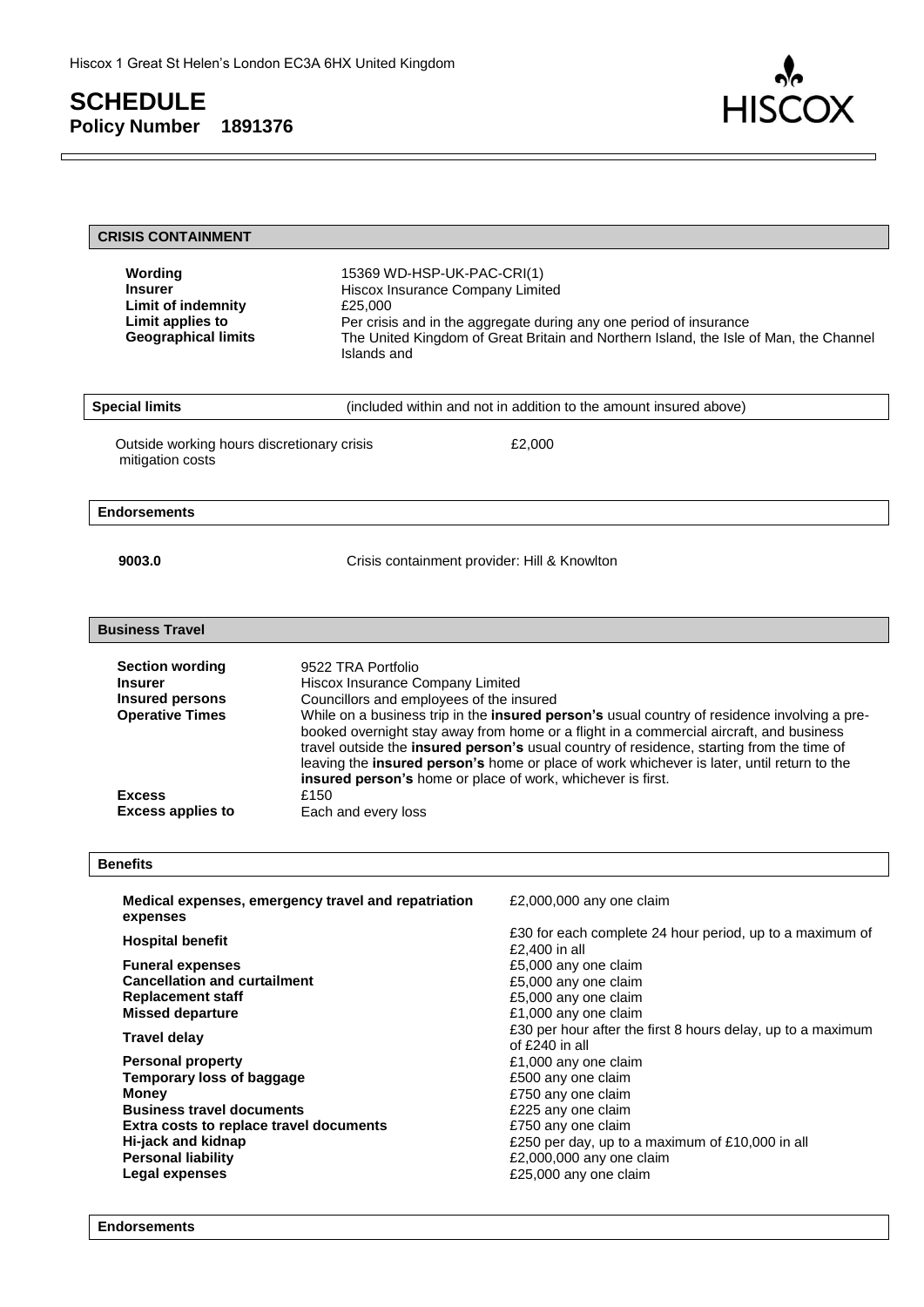$\Gamma$ 



| 131.2                                    | Travel country exclusions                                 |         |  |
|------------------------------------------|-----------------------------------------------------------|---------|--|
| <b>PROPERTY- TERRORISM</b>               |                                                           |         |  |
| <b>Section wording</b><br><b>Insurer</b> | 6243 WD-PIP-UK-PRE(3)<br>Hiscox Insurance Company Limited |         |  |
| <b>Material damage</b>                   |                                                           |         |  |
| Amount insured                           |                                                           | Excess  |  |
| £0.00                                    |                                                           | £250.00 |  |
| <b>Business interruption</b>             |                                                           |         |  |
| Amount insured                           |                                                           | Excess  |  |
| £0.00                                    |                                                           | £250.00 |  |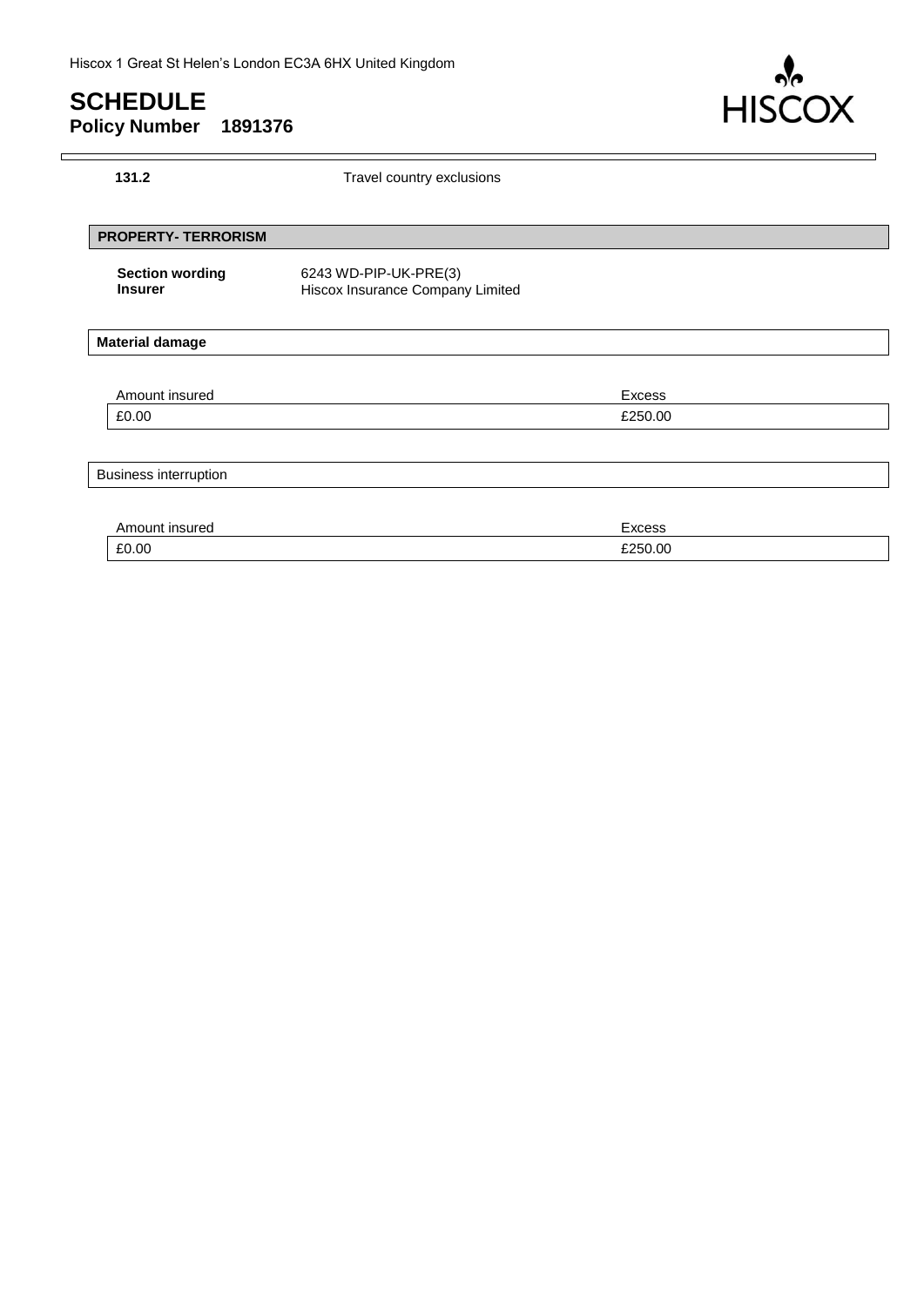

The General Terms of this policy and the terms, conditions and exclusions of the relevant sections all apply to this endorsement except as modified below:

**Property – buildings clauses in full**

**Clause 6351.0** Floating amount insured (Buildings) The cover under this section for Gates and fences, Fixed outside equipment, Street furniture, War memorials, Playground equipment, Sports surfaces and Other surfaces applies to all locations occupied by **you** in connection with **your activities** within the United Kingdom of Great Britain and Northern Ireland, the Channel Islands, the Isle of Man and the Republic of Ireland. The **amount insured** is the most **we** will pay in total for **damage** to such items however many locations are affected.

#### Property – contents clauses in full

**Clause 6222.0** Amendment of cover: fidelity guarantee **What is not covered** , 9 is amended to read as follows: g. loss by fraud or dishonesty of a **councillor** or any other person working under a contract of service with **you**, other than where cover is provided under Additional cover, Fidelity guarantee. **How much we will pay**, Fraud and Dishonesty is deleted. The following is added to **What is covered**, Additional cover: Fidelity guarantee 23. **your** financial loss resulting solely and directly from fraud or dishonesty of a **councillor** or any other person working under a contract of service with **you**, discovered by **you** during the **period of insurance** provided that: a. dual controls exist for the signing of cheques, issuing instructions for disbursements of assets or funds, fund transfer procedures and investment; and b. **you** were unaware of any previous act of fraud or dishonesty committed in the course of their employment by such **councillor** or any other person working under a contract of service with **you**; and c. there was a clear intention to cause **you** financial loss and to obtain a personal financial gain over and above salary, bonus or commission; and d. **your** financial loss was wholly sustained within the 12 month period prior to its discovery; and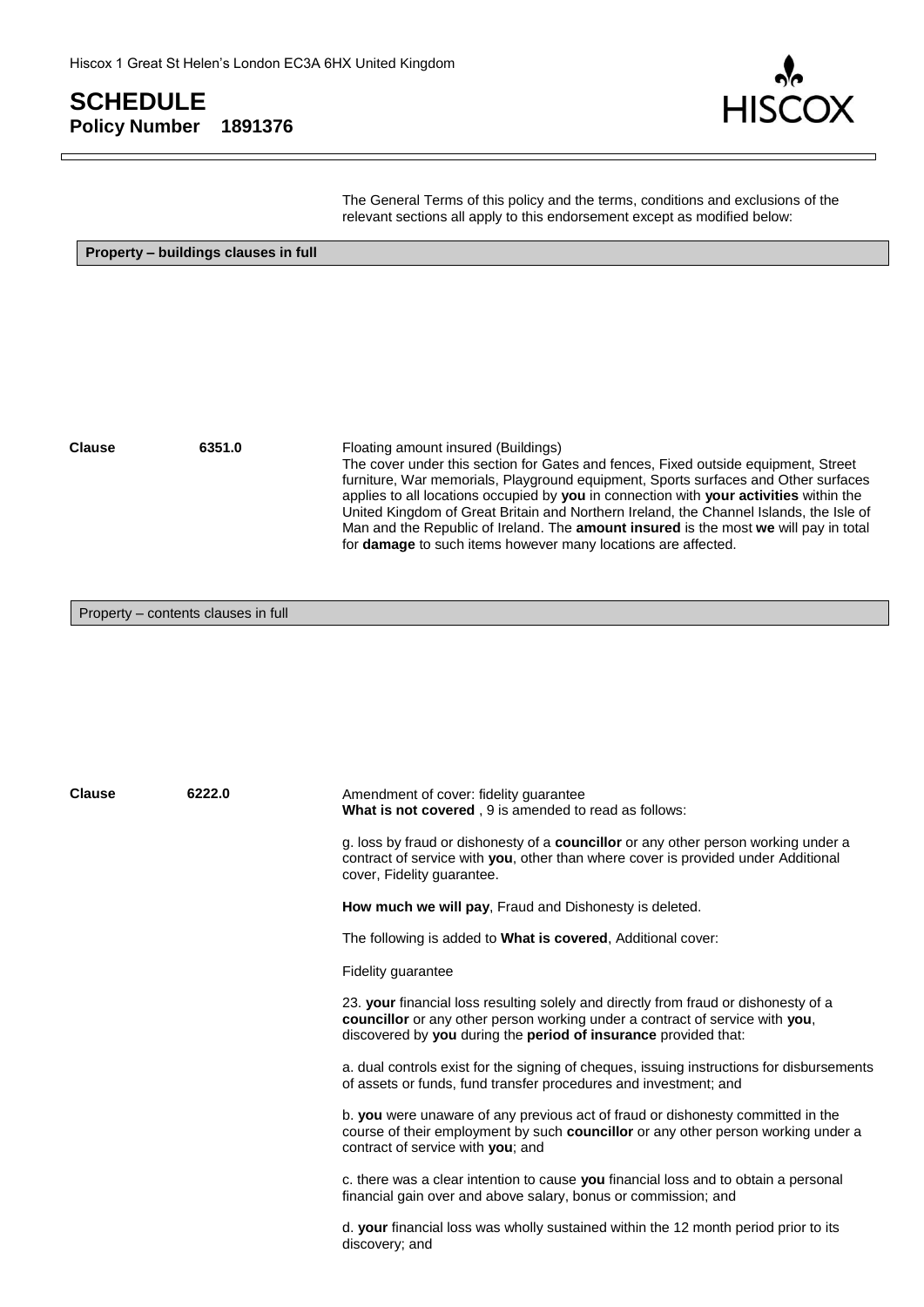

|               |        | e. the loss is notified to us within ten working days of its discovery by you; and                                                                                                                                                                                                                                                                                                                                        |
|---------------|--------|---------------------------------------------------------------------------------------------------------------------------------------------------------------------------------------------------------------------------------------------------------------------------------------------------------------------------------------------------------------------------------------------------------------------------|
|               |        | f. satisfactory references covering a period of two years prior to the commencement of<br>employment for all new clerks and any other person under a contract of service with<br>you are obtained from:                                                                                                                                                                                                                   |
|               |        | i. a previous employer; or<br>ii. an accountant and one other customer in respect of any periods of self employment;                                                                                                                                                                                                                                                                                                      |
|               |        | or<br>iii. the school or college in respect of any full-time education.                                                                                                                                                                                                                                                                                                                                                   |
|               |        | The following is added to How much we will pay:                                                                                                                                                                                                                                                                                                                                                                           |
|               |        | <b>Fidelity guarantee</b>                                                                                                                                                                                                                                                                                                                                                                                                 |
|               |        | The most we will pay for all financial losses covered under What is covered,<br>Additional cover, Fidelity guarantee, including the reasonable charges you must pay to<br>your professional accountant for producing information we require in support for a<br>request for settlement under this section, is £150,000.                                                                                                   |
| <b>Clause</b> | 6226.0 | Addition of cover - travel expenses<br>The following is added to <b>What is covered</b> , Additional cover:                                                                                                                                                                                                                                                                                                               |
|               |        | Travel expenses                                                                                                                                                                                                                                                                                                                                                                                                           |
|               |        | 23.<br>We will also pay for:<br>the unused travel, accommodation and pre-booked conference or excursion<br>expenses which you have paid or legally have to pay and which cannot be<br>recovered; and                                                                                                                                                                                                                      |
|               |        | the necessary and reasonable additional travel and accommodation<br>expenses for your member of staff, councillor or trustee to return home;<br>as a result of a pre-arranged business trip being cancelled or cut short, during<br>the period of insurance, for one of the following reasons:<br>the death, accidental injury or illness of a member of staff, councillor or trustee; or                                 |
|               |        | the death, accidental injury or illness of the spouse, partner, close relative, fiancée or<br>fiancé of a member of staff, councillor or trustee; or                                                                                                                                                                                                                                                                      |
|               |        | the death, accidental injury or illness of any person with whom a member of staff,<br>councillor or trustee is planning to stay or conduct business; or<br>a member of staff, councillor or trustee being called for jury service or as a court                                                                                                                                                                           |
|               |        | witness; or<br>damage to a member of staff or councillor's or trustee's pre-booked<br>accommodation making it impossible for the member of staff or councillor or<br>trustee to stay there.                                                                                                                                                                                                                               |
|               |        | damage to the scheduled means of transport or any strike, riot, civil<br>commotion or terrorism which causes the cancellation or delayed departure<br>for 24 hours or more of the scheduled transport on which the member of staff<br>or councillor or trustee is booked to travel on their outward or return journey.                                                                                                    |
|               |        | The most we will pay during the period of insurance under this additional<br>cover is £750. The excess which applies to this additional cover is £75.                                                                                                                                                                                                                                                                     |
| <b>Clause</b> | 6349.1 | 6349.1 Floating amount insured (Contents)<br>The cover under this section applies to all locations occupied by you in connection<br>with your activities within the United Kingdom of Great Britain and Northern Ireland,<br>the Channel Islands, the Isle of Man and the Republic of Ireland. The amount insured<br>is the most we will pay in total for damage to your contents however many locations<br>are affected. |
|               |        | Property away from the premises clauses in full                                                                                                                                                                                                                                                                                                                                                                           |

#### **Clause 65.0** Contents temporarily elsewhere **We** will not make any payment when such property is temporarily outside the UK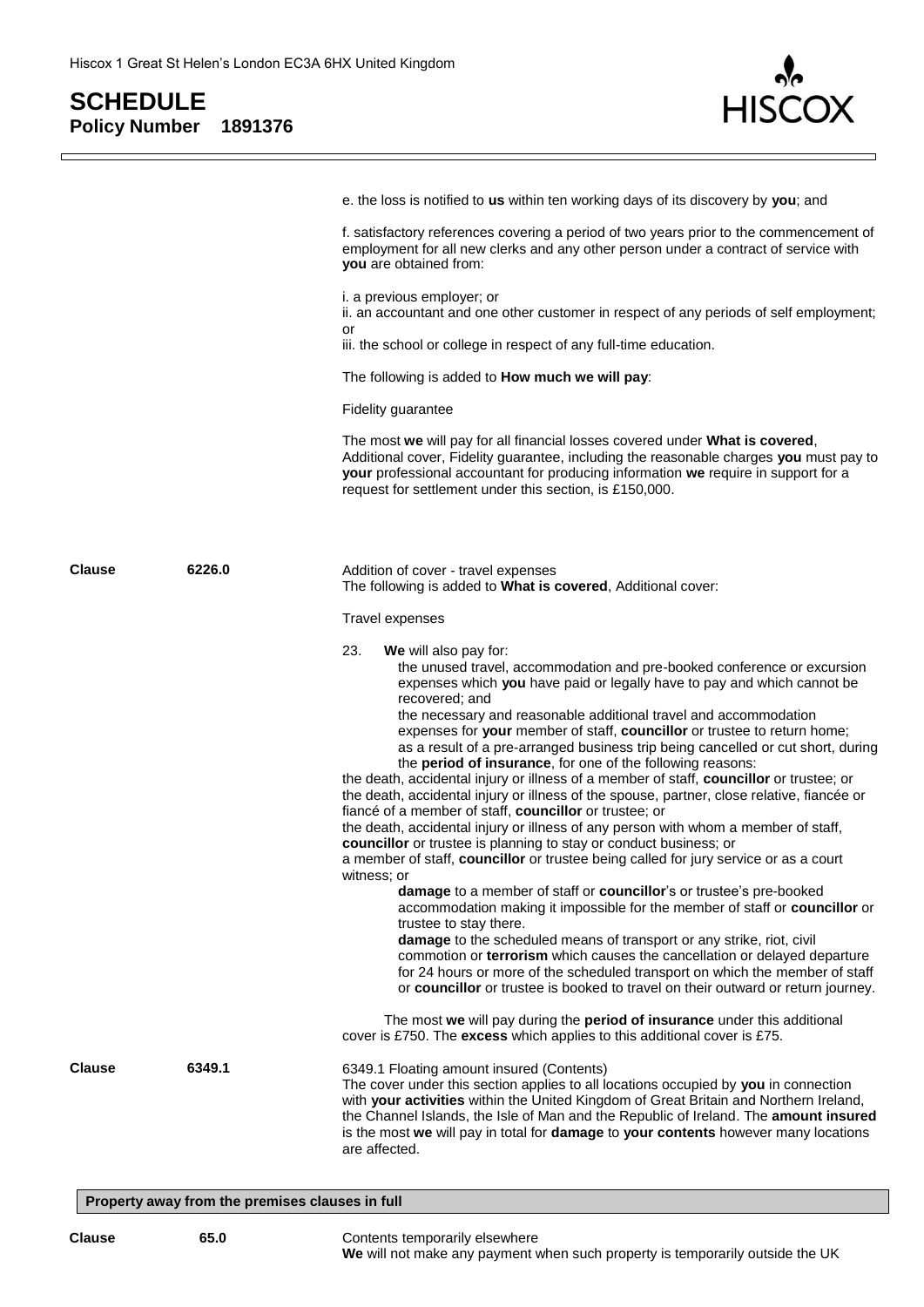

unless it is in **your** care, custody or control at all times or otherwise secured in a locked hotel room or safe, or other similar securely locked room or building.

|               | <b>Business interruption clauses in full</b>  |                                                                                                                                                                                                                                                                                                                                                                                                                                                                   |  |
|---------------|-----------------------------------------------|-------------------------------------------------------------------------------------------------------------------------------------------------------------------------------------------------------------------------------------------------------------------------------------------------------------------------------------------------------------------------------------------------------------------------------------------------------------------|--|
| <b>Clause</b> | 6350.1                                        | 6350.1 Floating amount insured (Business interruption)<br>The cover under this section applies to all locations occupied by you in connection<br>with your activities within the United Kingdom of Great Britain and Northern Ireland,<br>the Channel Islands, the Isle of Man and the Republic of Ireland. The amount insured<br>is the most we will pay in total for each interruption to your activities however many<br>locations are affected.               |  |
|               | Employers' liability clauses in full          |                                                                                                                                                                                                                                                                                                                                                                                                                                                                   |  |
| <b>Clause</b> | 3121.0                                        | Employers Liability Tracing Office (ELTO) – mandatory information required<br>You must provide us with the following information for this section of the policy for<br>each entity insured under this section of the policy:<br>1. Employer name; and<br>2. Full address of employer including postcode; and<br>3. HMRC Employer Reference Number (ERN).<br>If any insured entity does not have an ERN, you must provide us with one of the<br>following reasons: |  |
|               |                                               | The entity has no employees; or<br>a.<br>All staff employed earn below the current Pay As You Earn (PAYE) threshold;<br>b.                                                                                                                                                                                                                                                                                                                                        |  |
|               |                                               | or<br>The entity is not registered in England, Wales, Scotland or Northern Ireland.<br>c.                                                                                                                                                                                                                                                                                                                                                                         |  |
|               |                                               | You must inform us immediately of any changes to the above information.                                                                                                                                                                                                                                                                                                                                                                                           |  |
|               | Public and products liability clauses in full |                                                                                                                                                                                                                                                                                                                                                                                                                                                                   |  |
| <b>Clause</b> | 6080.0                                        | Firework and bonfire condition endorsement<br>The following applies to the whole of this <b>policy</b> and is a condition precedent to <b>our</b><br>liability.<br>We will not make any nayment under this insurance unless you comply with all of the                                                                                                                                                                                                            |  |

**We** will not make any payment under this insurance unless **you** comply with all of the requirements below.

Whenever **you** are responsible for any firework or bonfire displays at the **insured location**, **you** must ensure that:

- 1. there is a written risk assessment in place for the proposed event; and
- 2. the fire brigade have been notified of the details of the event at least seven days before the event is due to take place; and
- 3. the relevant local authorities have been notified and permission for the event granted and **you** must also ensure that any requirements from the authorities are fully complied with; and
- 4. all manufacturers' guidelines in respect of the storage and use of fireworks and sparklers are strictly adhered to; and
- 5. fireworks are purchased from a reputable supplier and are not modified in any way; and
- 6. all employees or volunteers have received appropriate training (which is recorded in writing) and are aware of the safety procedures for the event; and
- 7. there is appropriate first aid presence on site, in line with the risk assessment document; and
- 8. appropriate fire extinguishing equipment is available at the event and employees and volunteers have been instructed in the safe operation and use of such equipment; and
- 9. all members of the public are kept at least 25 metres from both the display area and any bonfire itself behind appropriate safety fencing; and
- 10. any bonfire is kept at least 25 metres away from the firework display area and is not located within five metres of any trees, fencing or other combustible material; and
- 11. any bonfire is kept at least 100 metres away from any premises, car park or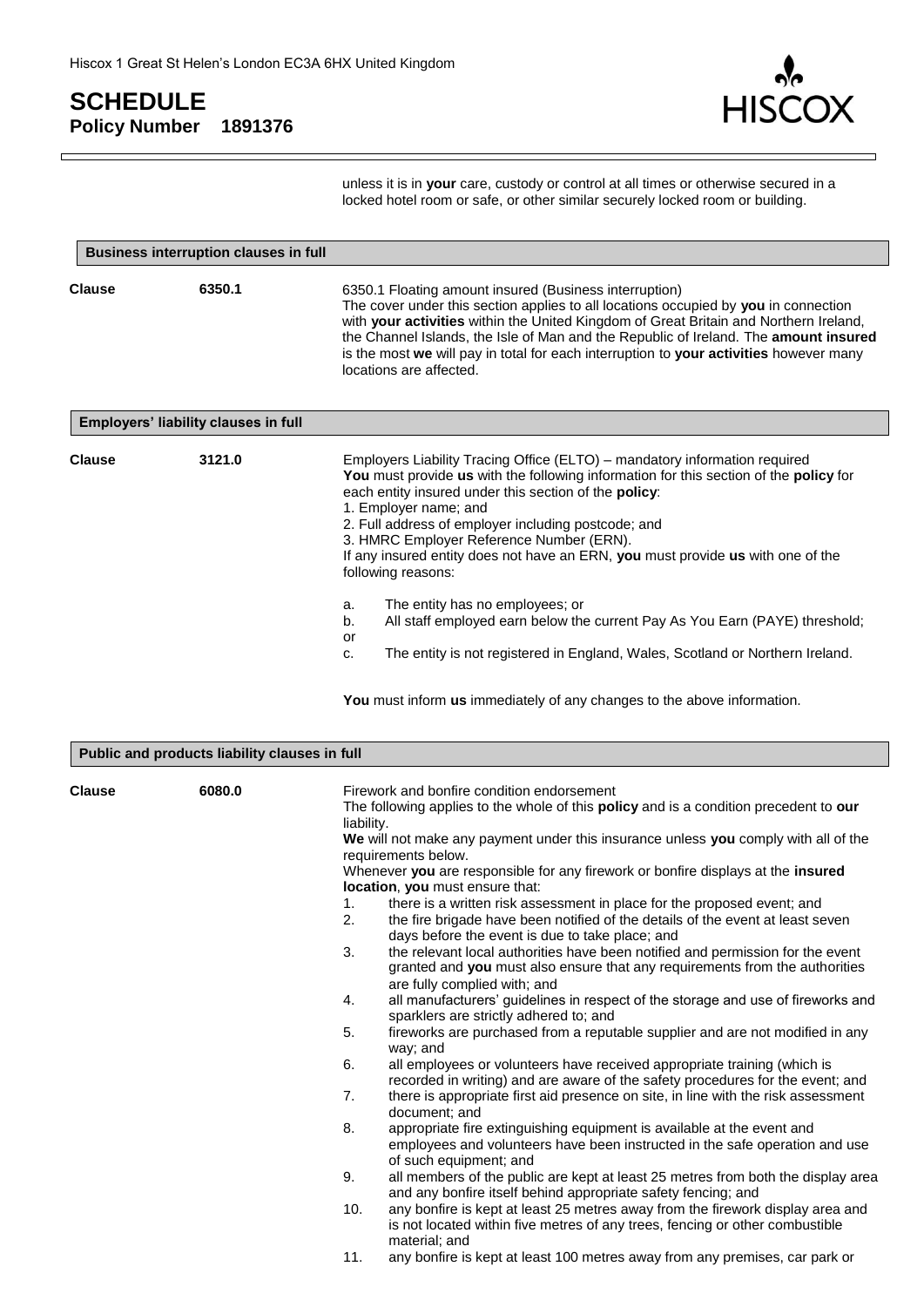$\Box$ 



 $\Box$ 

|               |                                                                                                                                           | storage of any flammable or dangerous material; and<br>there will be no use of accelerants or other flammables on any bonfire; and<br>12.<br>13.<br>an appropriate check is made of the weather conditions prior to the event going<br>live, and if appropriate a check is made with the fire brigade as to whether to<br>continue with the event; and<br>at the end of the display, a thorough check is undertaken (which is recorded in<br>14.<br>writing) of the area to ensure that no potential fire hazards remain. Any bonfire<br>area must be doused in water.<br>We will not make any payment for any claim or loss arising from firework or bonfire<br>displays unless all of the above criteria have been fully complied with. |
|---------------|-------------------------------------------------------------------------------------------------------------------------------------------|-------------------------------------------------------------------------------------------------------------------------------------------------------------------------------------------------------------------------------------------------------------------------------------------------------------------------------------------------------------------------------------------------------------------------------------------------------------------------------------------------------------------------------------------------------------------------------------------------------------------------------------------------------------------------------------------------------------------------------------------|
|               | Internet and email clauses in full                                                                                                        |                                                                                                                                                                                                                                                                                                                                                                                                                                                                                                                                                                                                                                                                                                                                           |
| <b>Clause</b> | 257.0                                                                                                                                     | Business performed in the past IE<br>We will not make any payment for any claim or loss which arises from any of your<br>activities performed or any dishonesty committed, or if applicable any<br>document, information or data lost, damaged or destroyed, before 01/10/2016                                                                                                                                                                                                                                                                                                                                                                                                                                                            |
|               | <b>Officials indemnity clauses in Full</b>                                                                                                |                                                                                                                                                                                                                                                                                                                                                                                                                                                                                                                                                                                                                                                                                                                                           |
| <b>Clause</b> | 705.4                                                                                                                                     | Prior & pending litigation date<br>Prior & pending litigation date 01/10/2016                                                                                                                                                                                                                                                                                                                                                                                                                                                                                                                                                                                                                                                             |
|               | Commercial legal protection (DAS) clauses in full                                                                                         |                                                                                                                                                                                                                                                                                                                                                                                                                                                                                                                                                                                                                                                                                                                                           |
| <b>Clause</b> | 524.0                                                                                                                                     | Commercial legal protection (charities)<br>Legal Expenses - cover for up to £100,000<br>DAS legal advice line: Tel. 0117 933 0626<br>Please quote policy reference TS5/6702387 in all correspondence<br>For the purpose of Commercial Legal Protection, We/Our means DAS Legal Expenses<br>Insurance Company Limited, who provide the cover and manage all claims under that<br>section.                                                                                                                                                                                                                                                                                                                                                  |
|               | <b>Crisis containment: endorsements</b>                                                                                                   |                                                                                                                                                                                                                                                                                                                                                                                                                                                                                                                                                                                                                                                                                                                                           |
| 9003.0        | Crisis containment provider: Hill & Knowlton<br>Crisis line contact number (24 hours):<br>Crisis containment provider:<br>of these hours. | +44(0)800 8402783 / +44 (0)1206 711796<br>Hill & Knowlton<br>This contact number will go through to us during working hours, and will go directly to Hill & Knowlton outside<br>If you first become aware of a crisis outside of working hours, you must notify us of the crisis as soon as                                                                                                                                                                                                                                                                                                                                                                                                                                               |
|               |                                                                                                                                           | possible within working hours by telephoning +44(0)800 8402783 or +44 (0) 1206 711796.                                                                                                                                                                                                                                                                                                                                                                                                                                                                                                                                                                                                                                                    |
|               | <b>Business travel clauses in full</b>                                                                                                    |                                                                                                                                                                                                                                                                                                                                                                                                                                                                                                                                                                                                                                                                                                                                           |
| <b>Clause</b> | 131.2                                                                                                                                     | Travel country exclusions<br>We will not make any payment under this section for any trip to or in the following<br>countries:                                                                                                                                                                                                                                                                                                                                                                                                                                                                                                                                                                                                            |
|               |                                                                                                                                           | Afghanistan<br>Chad<br>Chechnya<br>Congo (Democratic Republic)<br>Iraq                                                                                                                                                                                                                                                                                                                                                                                                                                                                                                                                                                                                                                                                    |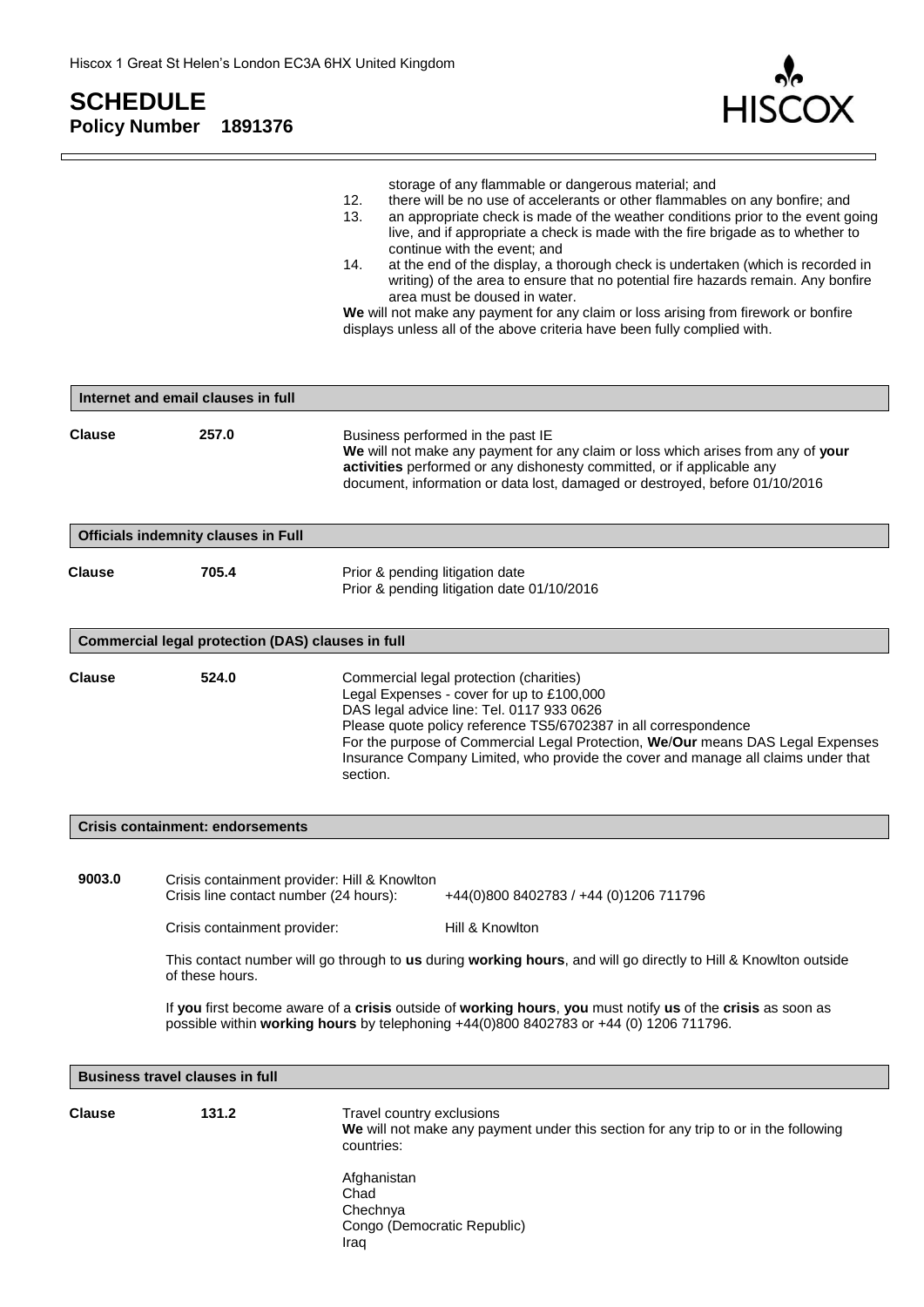

Israel Ivory Coast Somalia Sudan (South of latitude 10 degrees North & Darfur)

| Clauses- applicable to the whole policy |                              |                                                                                                                                                                                                                                                                                                                                                                                                                                                                                                                                                                                                                                                                                                                                                                                                                                                                                                                                                                                                                                                                                                                                                                                                                                                                                                                                                                                                                                                                                                      |
|-----------------------------------------|------------------------------|------------------------------------------------------------------------------------------------------------------------------------------------------------------------------------------------------------------------------------------------------------------------------------------------------------------------------------------------------------------------------------------------------------------------------------------------------------------------------------------------------------------------------------------------------------------------------------------------------------------------------------------------------------------------------------------------------------------------------------------------------------------------------------------------------------------------------------------------------------------------------------------------------------------------------------------------------------------------------------------------------------------------------------------------------------------------------------------------------------------------------------------------------------------------------------------------------------------------------------------------------------------------------------------------------------------------------------------------------------------------------------------------------------------------------------------------------------------------------------------------------|
| <b>Clause</b>                           | 603.0                        | Commercial assistance & legal advice helpline<br>Your Hiscox policy gives you access to a general business advice line.                                                                                                                                                                                                                                                                                                                                                                                                                                                                                                                                                                                                                                                                                                                                                                                                                                                                                                                                                                                                                                                                                                                                                                                                                                                                                                                                                                              |
|                                         |                              | For advice on employment, prosecutions, health and safety, sex discrimination, tax<br>and European law call +44 (0)870 050 3030.                                                                                                                                                                                                                                                                                                                                                                                                                                                                                                                                                                                                                                                                                                                                                                                                                                                                                                                                                                                                                                                                                                                                                                                                                                                                                                                                                                     |
|                                         |                              | Data Protection Act                                                                                                                                                                                                                                                                                                                                                                                                                                                                                                                                                                                                                                                                                                                                                                                                                                                                                                                                                                                                                                                                                                                                                                                                                                                                                                                                                                                                                                                                                  |
|                                         |                              | By accepting your policy, you consent to us and the Hiscox group of<br>companies (collectively referred to as Hiscox) using the information we may hold about<br>you or others related to your policy for the purposes of providing insurance and<br>handling claims, if any, and to process sensitive personal information about you or<br>others related to your policy where this is necessary (for example health information<br>or criminal convictions). This may mean Hiscox has to give some details to third parties<br>involved in providing insurance cover. These may include insurance carriers, third-<br>party claims adjusters, fraud detection and prevention services, third party service<br>providers, reinsurance companies, insurer tracing offices and insurance regulatory<br>authorities. Where such sensitive personal information relates to anyone other than<br>you, you must obtain the explicit consent of the person to whom the information<br>relates both to the disclosure of such information to us and its use by Hiscox as set out<br>above. The information provided will be treated in confidence and in compliance<br>with all relevant regulation and legislation. You or others related to your policy may<br>have the right to apply for a copy of this information (for which Hiscox may charge a<br>small fee) and to have any inaccuracies corrected.<br>For training and quality control purposes, telephone calls may be monitored or<br>recorded. |
| Long term agreement                     |                              |                                                                                                                                                                                                                                                                                                                                                                                                                                                                                                                                                                                                                                                                                                                                                                                                                                                                                                                                                                                                                                                                                                                                                                                                                                                                                                                                                                                                                                                                                                      |
|                                         | As used in this endorsement: |                                                                                                                                                                                                                                                                                                                                                                                                                                                                                                                                                                                                                                                                                                                                                                                                                                                                                                                                                                                                                                                                                                                                                                                                                                                                                                                                                                                                                                                                                                      |
| a.                                      |                              | Long term agreement shall mean an agreement between you and us for a period of three years. For the                                                                                                                                                                                                                                                                                                                                                                                                                                                                                                                                                                                                                                                                                                                                                                                                                                                                                                                                                                                                                                                                                                                                                                                                                                                                                                                                                                                                  |

- b. Annual renewal date shall mean the following date: 1st October
- c. Claims payments and costs shall mean the total of all:
- i. claims and losses paid; and
	- ii. legal costs and expenses incurred; and
		- iii. new reserves and increases in reserves, during the preceding 12 months.

return, you agree to renew with us each year for the duration of the agreement.

d. Income shall mean the total of the gross premiums and any additional premiums, net of any returned premiums for the policy during the preceding 12 months. We and you agree that this policy is subject to a long term agreement beginning on 1st October 2016 and ending on 30th September 2019, provided that: 1. at each annual renewal date the total of all claims payments and costs does not exceed 40% of the income;

2. there are no changes to the material facts concerning your policy; and there are no changes to Insurance Premium Tax during the period of the long term agreement

duration of the agreement we agree to leave unchanged your annual premium rates and policy details. In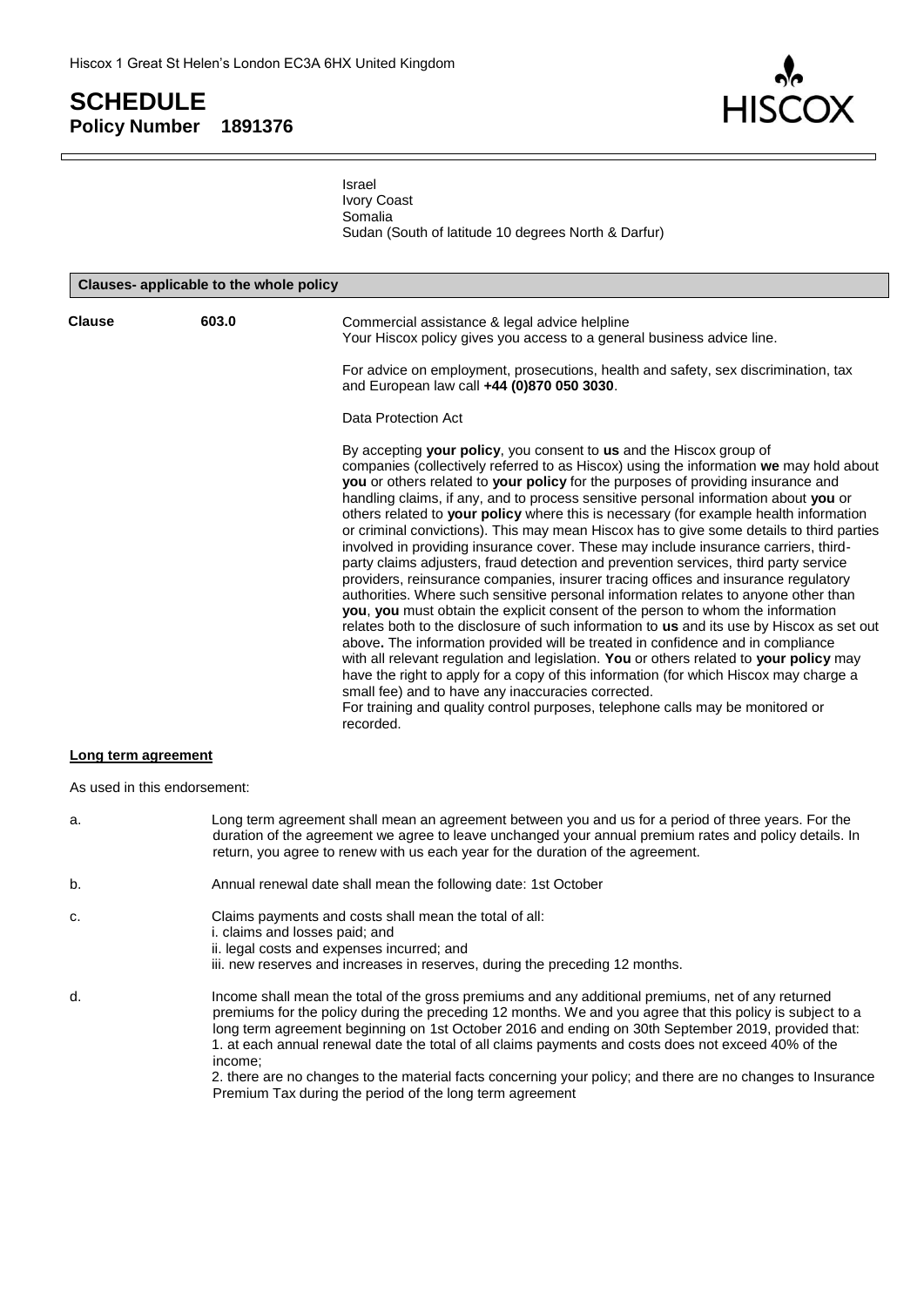

#### **INFORMATION ABOUT US**

This policy is underwritten by Hiscox Underwriting Limited on behalf of the insurers listed below.

| Name                 | <b>Hiscox Underwriting Limited</b>                          |
|----------------------|-------------------------------------------------------------|
| Registered address   | 1 Great St. Helens<br>London<br>EC3A 6HX<br>United Kingdom  |
| Company registration | Registered in England number 02372789                       |
| <b>Status</b>        | Authorised and regulated by the Financial Conduct Authority |

#### **Insurers**

These insurers provide cover as specified in each section of the schedule.

| Name                 | <b>Hiscox Insurance Company Limited</b>                                                                                                       |  |
|----------------------|-----------------------------------------------------------------------------------------------------------------------------------------------|--|
| Registered address   | 1 Great St. Helens<br>London<br>EC3A 6HX<br>United Kingdom                                                                                    |  |
| Company registration | Registered in England number 00070234                                                                                                         |  |
| <b>Status</b>        | Authorised by the Prudential Regulation Authority and regulated by the Financial Conduct<br>Authority and Prudential Regulation Authority     |  |
| Name                 | DAS Legal Expenses Insurance Company Limited                                                                                                  |  |
| Registered address   | DAS House, Quay Side, Temple Back<br><b>Bristol</b><br>BS1 6NH<br>United Kingdom                                                              |  |
| Company registration | Registered in England number 00103274                                                                                                         |  |
| <b>Status</b>        | Authorised by the Prudential Regulation Authority and regulated by the Financial Conduct<br>Authority and the Prudential Regulation Authority |  |
| <b>Broker</b>        |                                                                                                                                               |  |
| Name                 | Came & Company Local Council Insurance a trading style of Stackhouse Poland Ltd                                                               |  |
| Registered address   | <b>Blenheim House</b><br>1-2 Bridge Street<br>Guildford<br>GU1 4RY                                                                            |  |
| Company registration | Registered in England number 1163431                                                                                                          |  |
| <b>Status</b>        | Authorised and regulated by the Financial Conduct Authority                                                                                   |  |